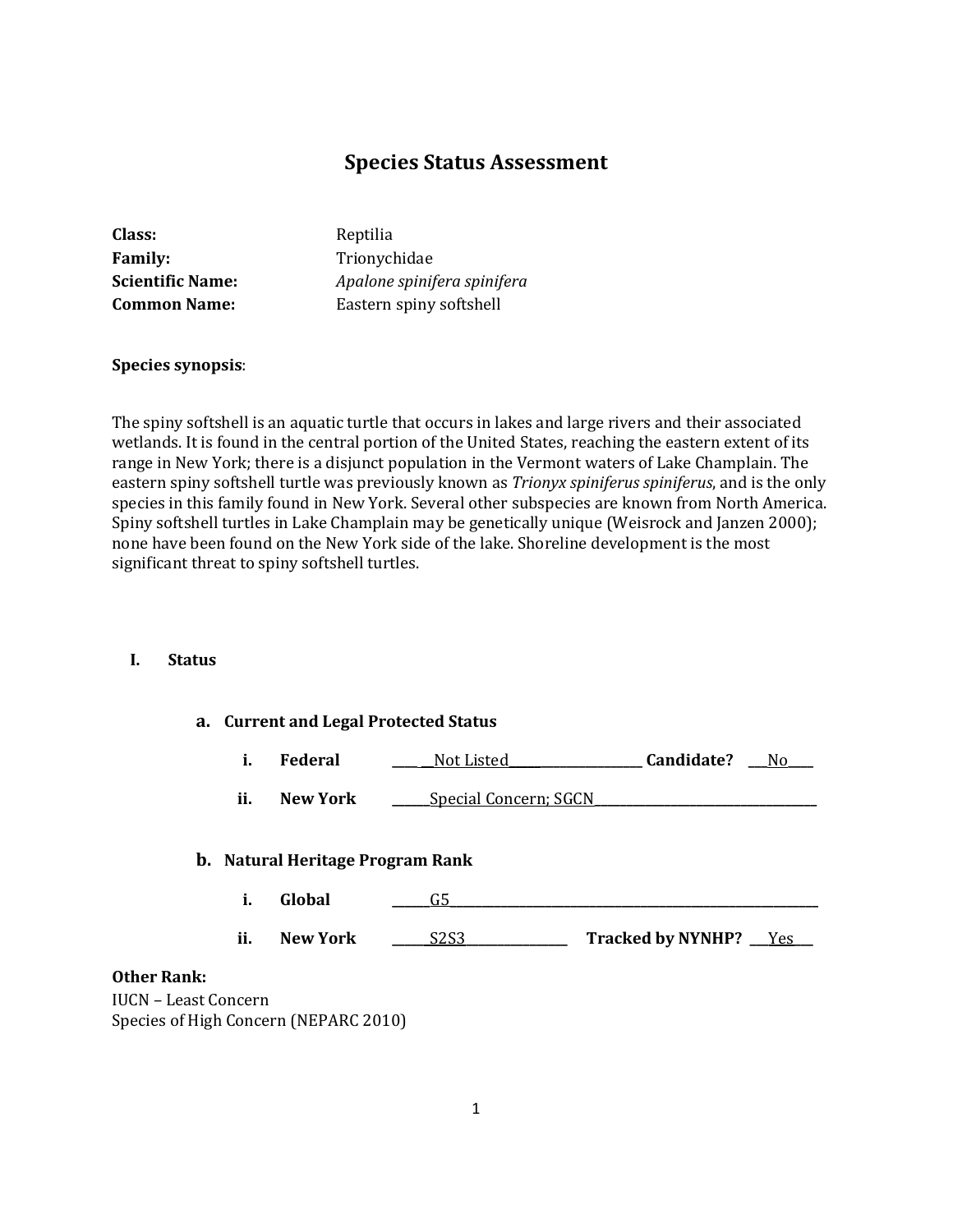#### **Status Discussion:**

This species is listed as Threatened in Vermont.

Lake Champlain is the only known location of the spiny softshell turtle in New England. It occurs only on the Vermont side of the lake and has not been documented on the New York side (Kart et al. 2005, Gibbs et al. 2007). It has been extirpated from Quebec portions of Lake Champlain. NEPARC (2010) lists spiny softshell as a species of high concern because more than 50% of northeastern states list it as SGCN.

## **II. Abundance and Distribution Trends**

- **a. North America**
- **i. Abundance \_\_\_\_\_ declining \_\_\_\_\_increasing \_\_X\_\_\_ stable \_\_\_\_\_unknown ii. Distribution: \_\_\_\_\_ declining \_\_\_\_\_increasing \_\_X\_\_\_ stable \_\_\_\_\_unknown Time frame considered: \_\_\_\_**Last 30 years**\_\_\_\_\_\_\_\_\_\_\_\_\_\_\_\_\_\_\_\_\_\_\_\_\_\_\_\_\_\_\_\_\_\_\_\_\_\_ b. Regional i. Abundance \_\_X\_\_ declining \_\_\_\_\_increasing \_\_\_\_\_stable \_\_\_\_\_\_unknown ii. Distribution: \_\_X\_\_ declining \_\_\_\_\_increasing \_\_\_\_\_stable \_\_\_\_\_\_\_unknown**

**Regional Unit Considered:\_\_\_\_\_**Northeast**\_\_\_\_\_\_\_\_\_\_\_\_\_\_\_\_\_\_\_\_\_\_\_\_\_\_\_\_\_\_\_\_\_\_\_\_\_\_\_\_ Time Frame Considered: \_\_\_\_\_\_**Last 30 years**\_\_\_\_\_\_\_\_\_\_\_\_\_\_\_\_\_\_\_\_\_\_\_\_\_\_\_\_\_\_\_\_\_\_\_\_**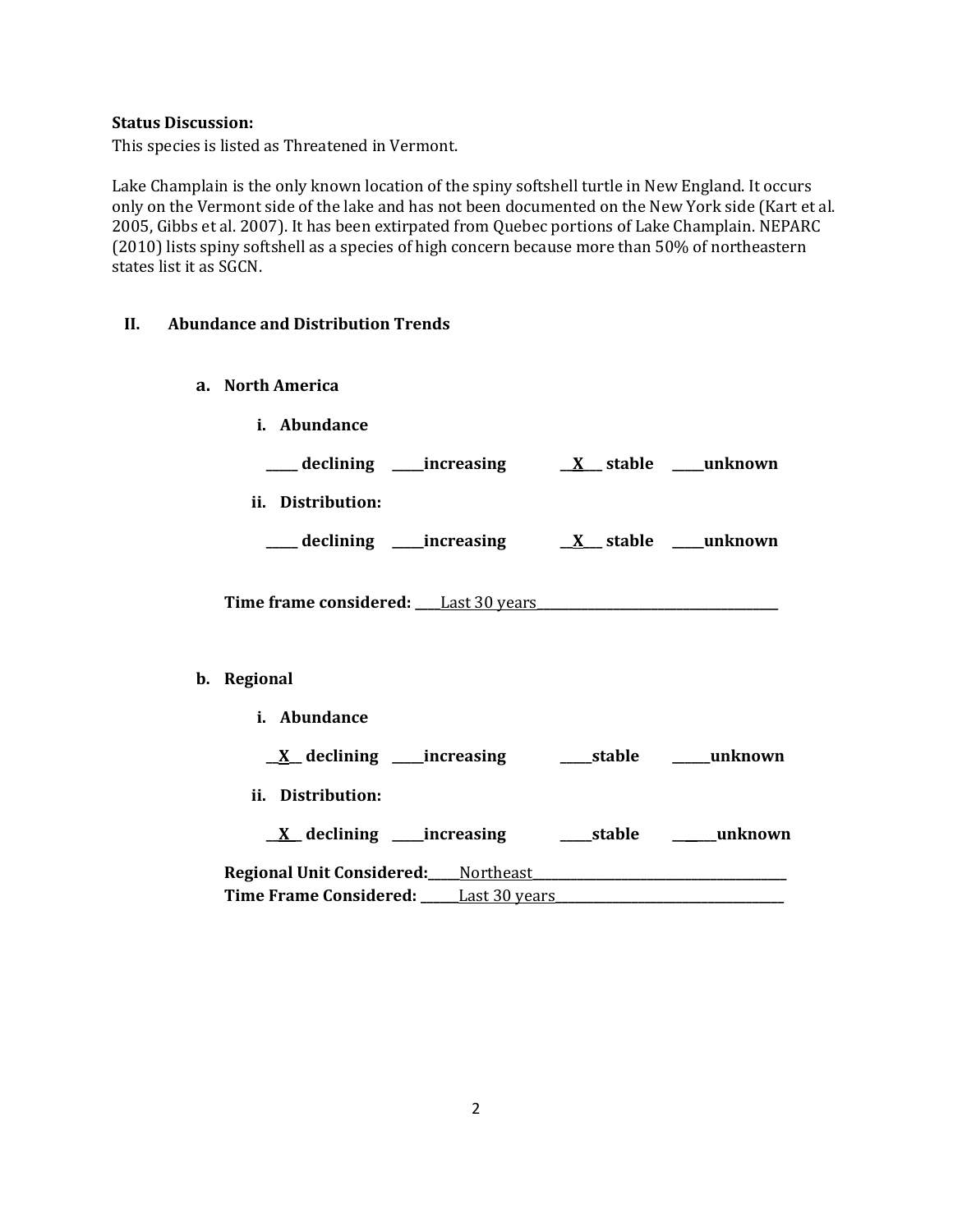**c. Adjacent States and Provinces**

| <b>CONNECTICUT</b>                                                | Not Present $X$      | No data ______                      |
|-------------------------------------------------------------------|----------------------|-------------------------------------|
| <b>MASSACHUSETTS</b>                                              | Not Present $X$      | No data $\_\_\_\_\_\_\_\_\_\_\_\_\$ |
| <b>NEW JERSEY</b>                                                 | Not Present $X$      | No data ______                      |
| <b>ONTARIO</b>                                                    | Not Present ________ | No data $\_\_\_\_\_\_\_\_\_\_\_\_\$ |
| i. Abundance                                                      |                      |                                     |
|                                                                   |                      |                                     |
| ii. Distribution:                                                 |                      |                                     |
| ___ declining ____increasing ____________stable <u>X</u> _unknown |                      |                                     |
|                                                                   |                      |                                     |
|                                                                   |                      |                                     |
| PENNSYLVANIA Not Present No data ______                           |                      |                                     |
| i. Abundance                                                      |                      |                                     |
|                                                                   |                      |                                     |
| ii. Distribution:                                                 |                      |                                     |
|                                                                   |                      |                                     |
|                                                                   |                      |                                     |
| <b>QUEBEC</b>                                                     |                      |                                     |
| i. Abundance                                                      |                      |                                     |
|                                                                   |                      |                                     |
| ii. Distribution:                                                 |                      |                                     |
|                                                                   |                      |                                     |
|                                                                   |                      |                                     |
|                                                                   |                      |                                     |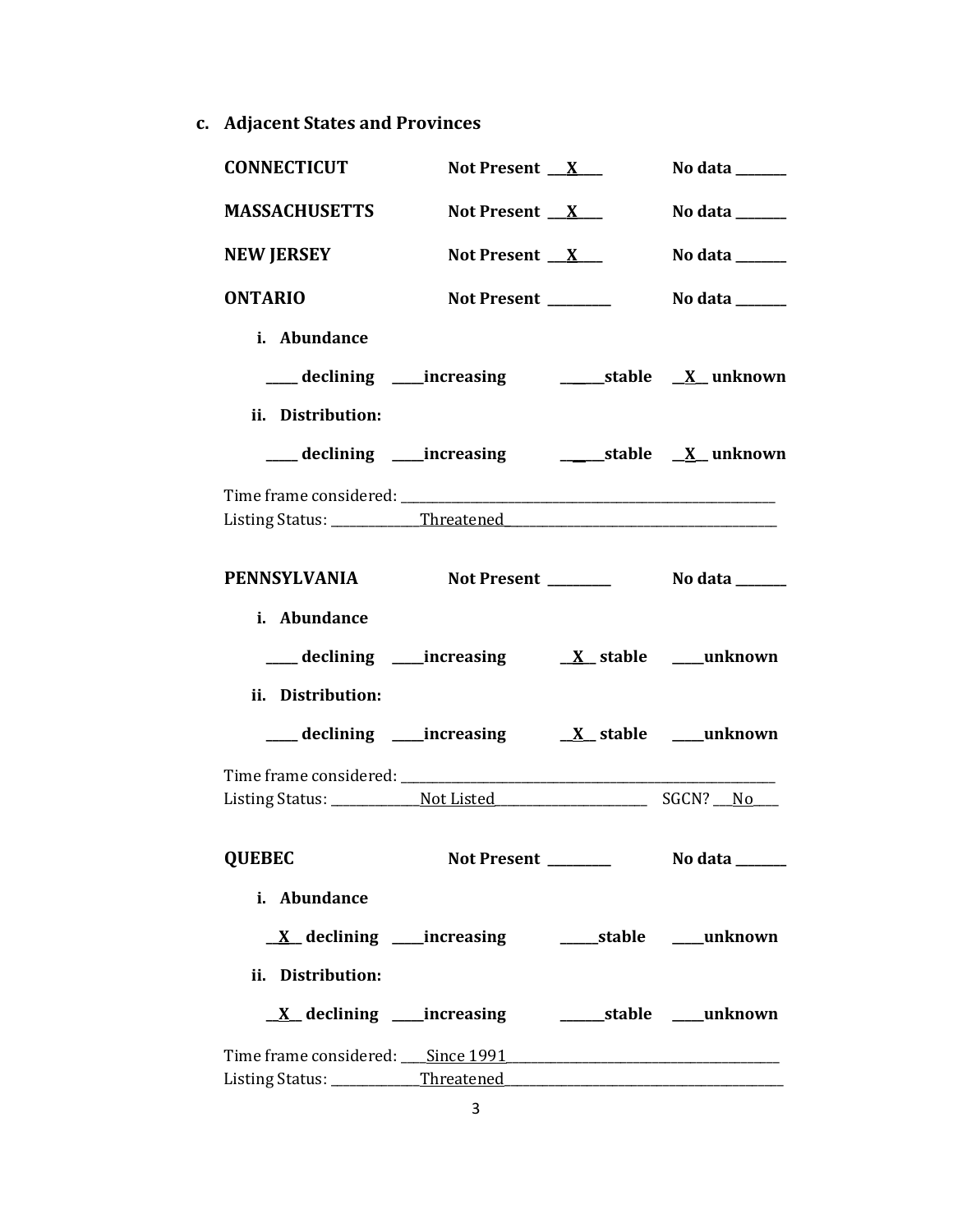| <b>VERMONT</b>    |                                                              |                |
|-------------------|--------------------------------------------------------------|----------------|
| i. Abundance      |                                                              |                |
|                   |                                                              |                |
| ii. Distribution: |                                                              |                |
|                   | <u>X</u> declining ____increasing _______stable _____unknown |                |
|                   |                                                              |                |
| d. NEW YORK       |                                                              | No data ______ |
| i. Abundance      |                                                              |                |
|                   | ___ declining ___ increasing ___ stable __ X_unknown         |                |
| ii. Distribution: |                                                              |                |
|                   | ___ declining ___ increasing ___ stable __ X_unknown         |                |
|                   |                                                              |                |

## **Monitoring in New York.**

There are currently no regular monitoring activities in New York.

Research on the status, distribution, and life history of spiny softshells in New York was conducted under State Wildlife Grant T-2-2 during 2006 and 2007 (Czech and Gibbs 2008).

## **Trends Discussion:**

The population trend in New York is listed as unknown in the State Wildlife Action Plan. Populations in the core of the North American range in the central are through to be stable, but trends in the northeastern edge appear to be declining.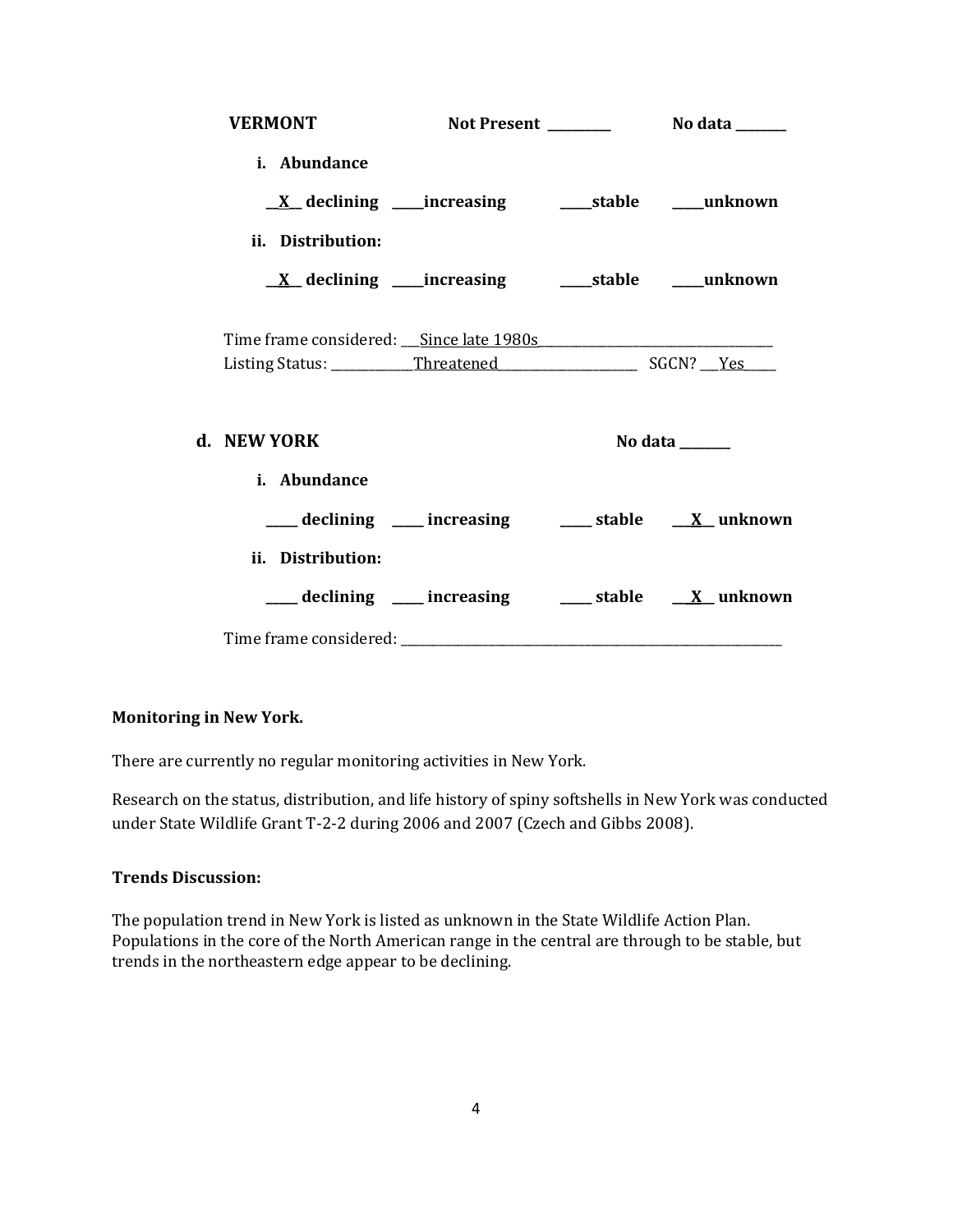

**Figure 1**: Distribution of spiny softshell turtle in New York (NY Amphibian and Reptile Atlas, NYSDEC)



**Figure 2**: Distribution of spiny softshell turtle in the United States (NatureServe 2013)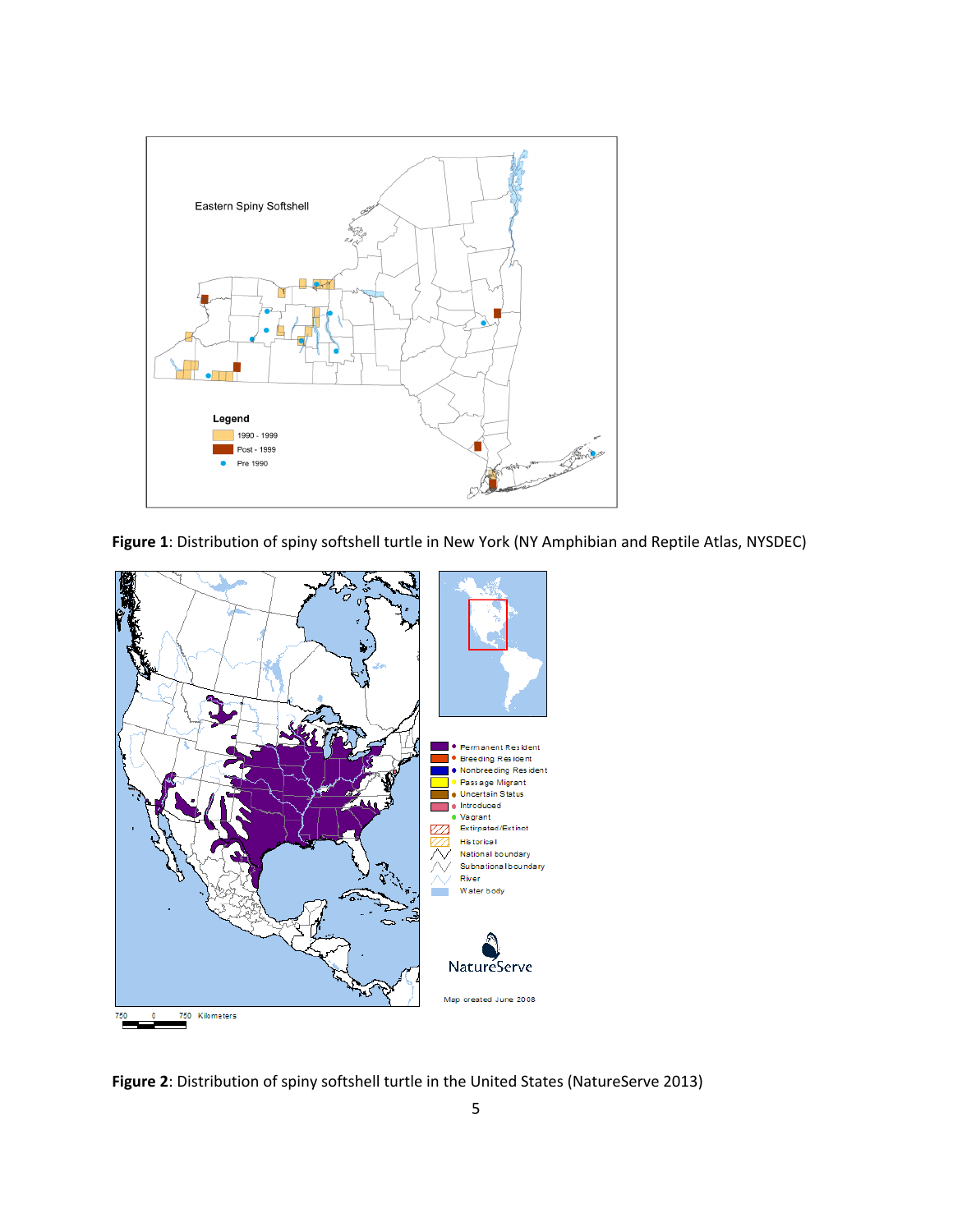

**Figure 3**: Conservation status of spiny softshell turtle in North America (NatureServe 2013)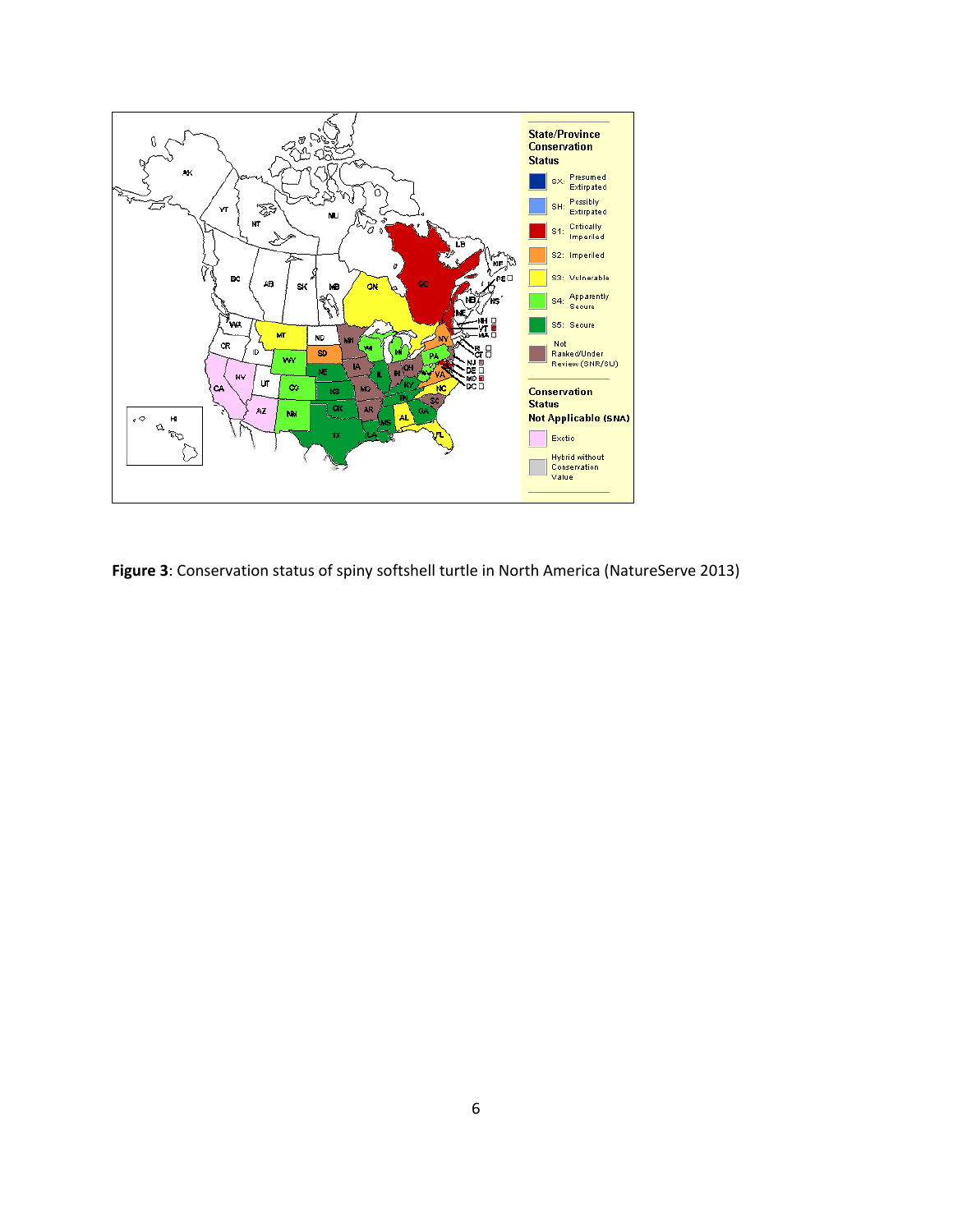#### **III. New York Rarity, if known:**

| <b>Historic</b> | # of Animals | # of Locations | % of State |
|-----------------|--------------|----------------|------------|
| prior to 1970   |              |                |            |
| prior to 1980   |              |                |            |
| prior to 1990   |              |                |            |

#### **Details of historic occurrence:**

Two historic sightings were along the Mohawk River near Albany in 1842 and 1936 (Vermont Reptile and Amphibian Scientific Advisory Group 1999). It is unknown whether a Mohawk River population ever existed.

| Current | # of Animals | # of Locations | % of State      |
|---------|--------------|----------------|-----------------|
|         |              |                | 20 <sub>6</sub> |

## **Details of current occurrence:**

The NY Amphibian and Reptile Atlas (1990-99) documented spiny softshell in 19 survey blocks (2%). Populations are known in Sodus Bay, Lake Ontario, the Allegheny and Genesee rivers, and the Great Lakes drainage (particularly the Finger Lakes). Only one survey quad in eastern NY had a record during the Atlas: Flushing in Queens County.

Since 2000, records were added to the NY Herpetology database in 5 additional survey quads, 3 of which are in eastern New York. One is in southern Washington County, another is in Orange County, and the third is in Queens County adjacent to the Flushing quad.

## **New York's Contribution to Species North American Range:**

| % of NA Range in New York | <b>Classification of New York Range</b> |
|---------------------------|-----------------------------------------|
| $\frac{100}{2}$ (endemic) | <b>Core</b>                             |
| $-76-99$                  | $X$ Peripheral                          |
| $-51-75$                  | ____ Disjunct                           |
| $-26-50$                  | Distance to core population:            |
| $1 - 25$                  |                                         |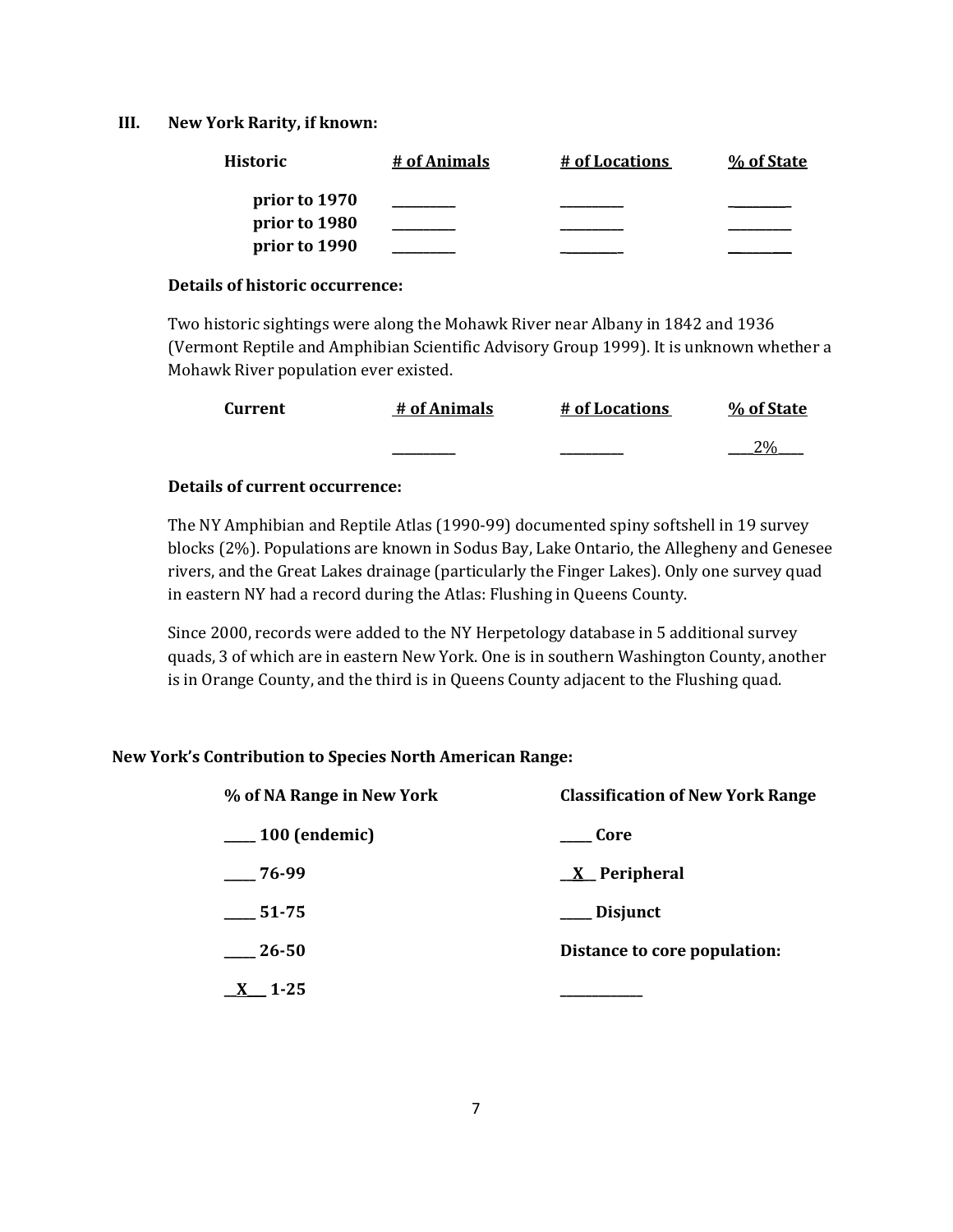## **IV. Primary Habitat or Community Type:**

- 1. Large/Great River
- 2. Reservoir/Artificial Impoundment
- 3. Summer-stratified Monomictic Lake
- 4. Riparian
- 5. Lake and River Shore/Beach
- 6. Great Lakes Freshwater Estuary Marsh

## **Habitat or Community Type Trend in New York:**

| ___ Declining                       | <u>X</u> Stable | <b>Increasing</b> |              | <b>Unknown</b> |
|-------------------------------------|-----------------|-------------------|--------------|----------------|
| Time frame of decline/increase: ___ |                 |                   |              |                |
| <b>Habitat Specialist?</b>          |                 | <b>Example SE</b> | $\mathbf{X}$ | No.            |
| <b>Indicator Species?</b>           |                 | Yes.              |              | No             |

## **Habitat Discussion:**

Spiny softshell turtles are found in large lakes, rivers, reservoirs and the protected bays and river mouths of the Great Lakes (Gibbs et al. 2007). Areas with a soft mud or sand bottom are preferred and rocky areas are avoided. This species is highly aquatic, basking on the surface of the water or on aerial perches provided by logs, rocks, or other structures that provide good solar exposure and little disturbance. Wetlands associated with large water bodies are used in the spring for basking. Areas of an inhabited lake or river with water depths greater than 20 feet deep are not used.

Nesting occurs in well-drained sandy or gravelly soil with little vegetation and with good solar exposure for long periods of the day. Hibernation occurs in areas with highly oxygenated water. Hibernation areas must also be free of ice scour and disturbance (VT Fish & Wildlife Department 2009).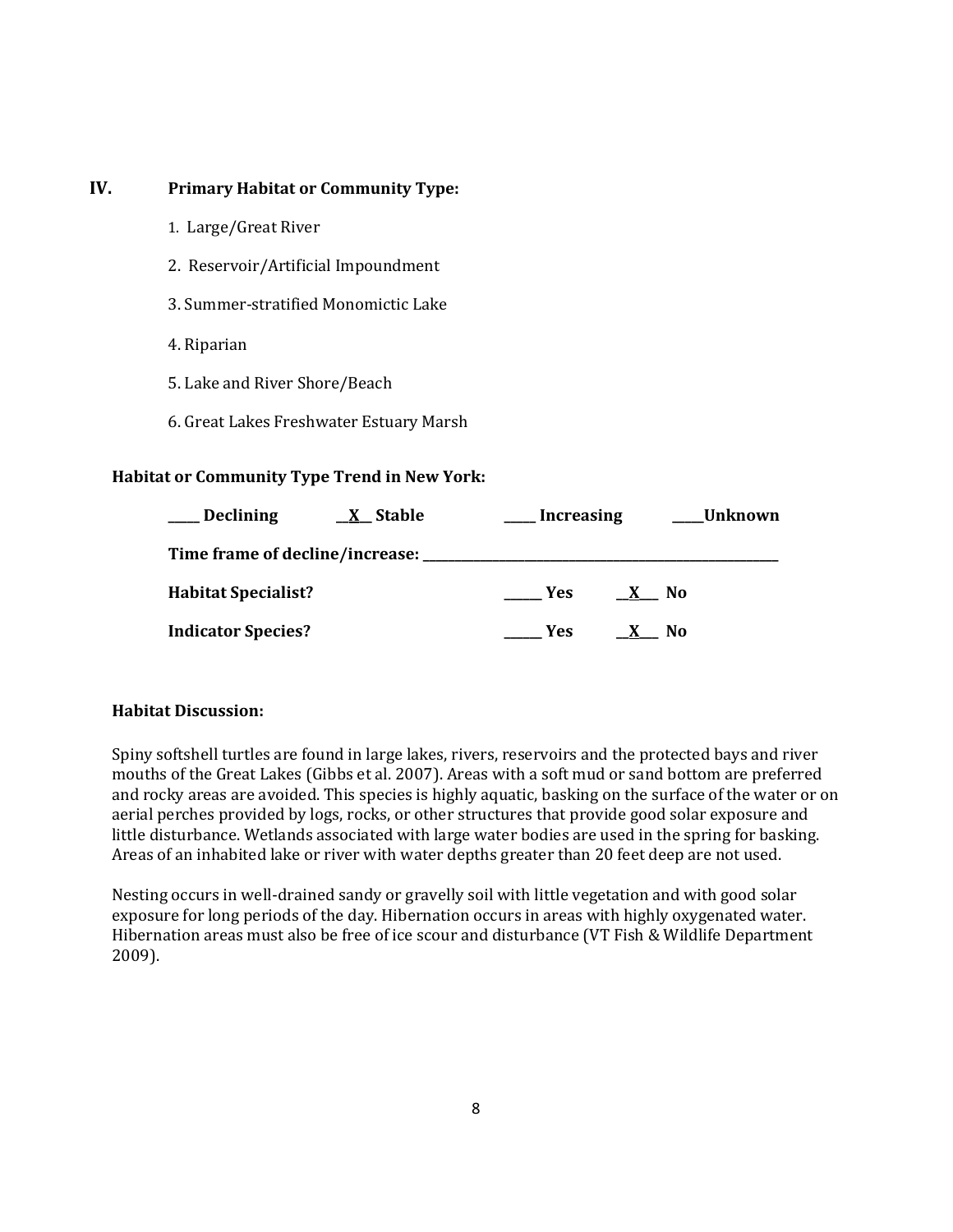- **V. New York Species Demographics and Life History**
	- **\_\_X\_\_ Breeder in New York**
		- **\_\_X\_\_ Summer Resident**
		- **\_\_X\_\_ Winter Resident**
		- **\_\_\_\_\_ Anadromous**

**\_\_\_\_\_ Non-breeder in New York**

- **\_\_\_\_\_ Summer Resident**
- **\_\_\_\_\_ Winter Resident**
- **\_\_\_\_\_ Catadromous**
- **\_\_\_\_\_ Migratory only**
- **\_\_\_\_\_Unknown**

#### **Species Demographics and Life History Discussion:**

Spiny softshells become active in April and nesting occurs in June or early July. A second clutch may be laid a few weeks later. Although females have been documented traveling as far as 4.3 miles to a nesting site (Daigle et al. 2002), the process of nesting—site selection, excavation, deposition, and closure—generally occurs in less than an hour. A range of 9 to 38 eggs are laid and will require 2 to 3 months of incubation. Hatching occurs in late September or early August, though some individuals will remain in the nest until the following spring (Gibbs et al. 2007).

Females are distinctly larger than males and reach sexual maturity at about 12 years of age. Males reach sexual maturity in 4 to 5 years. Spiny softshell turtles may live to be more than 50 years of age.

Adults have few predators. Eggs and hatchlings that remain in the nest are susceptible to infestations by sarcophagid flies. Hatchlings and small juvenile are vulnerable to raccoons and other mammals, herons, snakes, other turtles, and large fish (Ernst et al. 1994, Harding 1997).

#### **VI. Threats:**

Spiny softshells are subject to a number of threats including loss of shoreline habitat from development, intense nest predation from subsidized predators, human disturbance from beach and water recreation, dam construction, and pollution (Kart et al. 2005).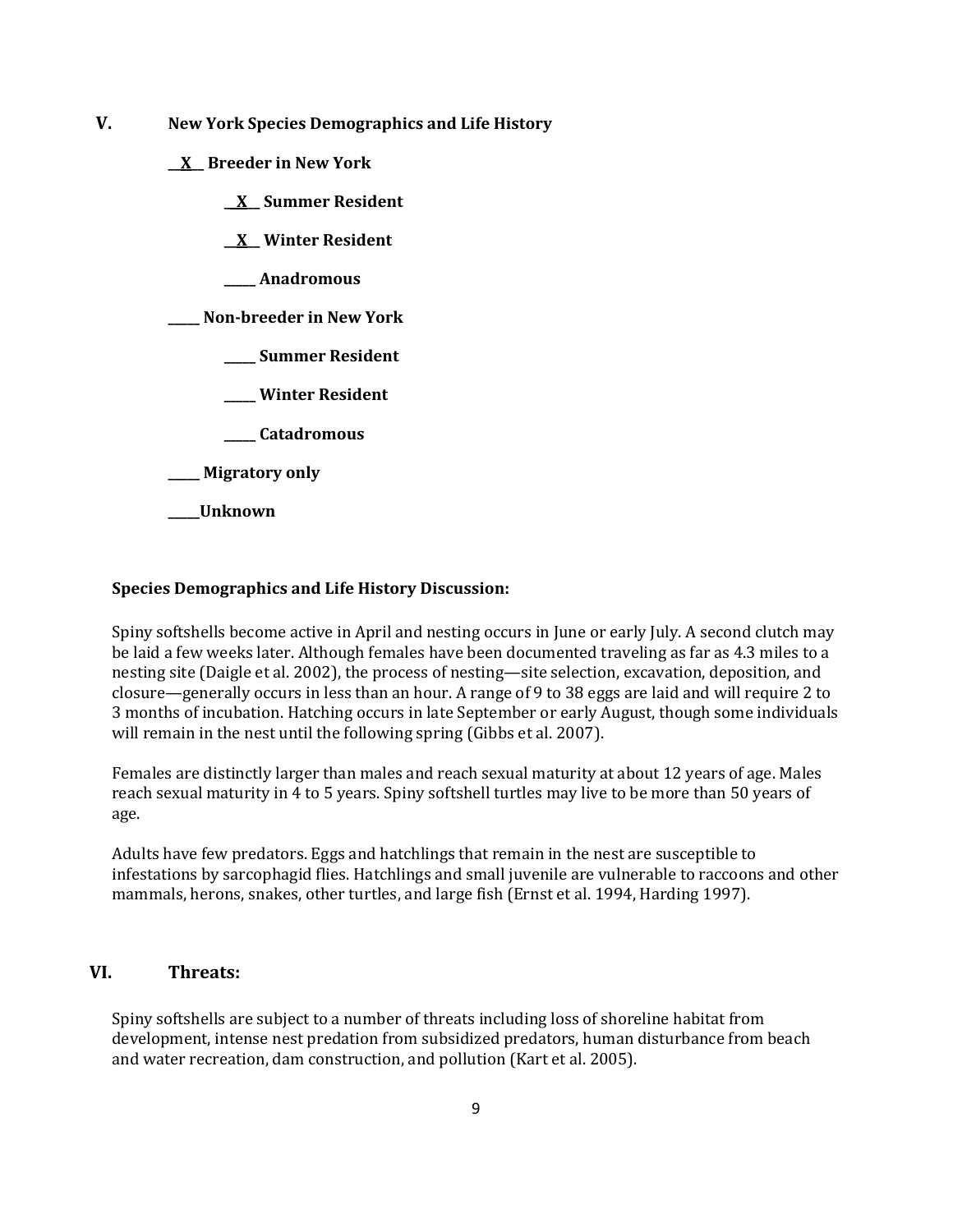Development on lake shorelines has reduced habitat for spiny softshells, resulting in the loss of both nesting and basking habitat since areas that are preferred by turtles are also favored by people. Dams can restrict the movement of individuals and deep water structures such as marinas can disturb hibernacula. Nest predation is increased by the need for softshells to concentrate nesting efforts in reduced remaining habitat and by an increase in subsidized predators including raccoons.

Basking spiny softshell turtles are highly sensitive to disturbance by human activity including shoreline fishing (Freeman 2000) and motorized and non-motorized boats (Meyer 2001). Graham and Graham (1997) reported that disturbed turtles returned to bask within 10 to 15 minutes.

Adults are sometimes hooked by anglers (Babbitt 1936) and may die as a result. Boat propellers are also a source of recreation-related injury and mortality (Kart et al. 2005). A particularly problematic issue is the by-catch of softshells in aquatic weed harvesters used to clear navigation channels (Gibbs et al. 2007).

It is believed that spiny softshell turtles may be more susceptible to contaminants and toxins than other turtle species because of their ability for cutaneous respiration underwater (Stone at al. 1992) and their relatively permeable carapace (Dunson 1960). Pollution may have played a role in the decline of the Winooski River population in Vermont and there remains concern about contaminants in Lake Champlain and possible impacts from toxic blue-green algal blooms (Kart et al. 2005).

## **Are there regulatory mechanisms that protect the species or its habitat in New York?**



In 2006, the State of New York adopted legislation (ECL section 11-0107 sub 2) that gave all native frogs, turtles, snakes, lizards and salamanders legal protection as game species, with very few open to harvest. The legislation also outlaws the sale of any native species of herpetofauna regardless of its origin.

The Protection of Waters Program provides protection for rivers, streams, lakes, and ponds under Article 15 of the NYS Conservation Law.

## **Describe knowledge of management/conservation actions that are needed for recovery/conservation, or to eliminate, minimize, or compensate for the identified threats:**

It is important to develop population survey protocols and to implement protocols at known and potentially suitable sites to determine the extent of occupied habitat in the Lake Champlain Basin. Pending the results of surveys, restoration techniques should be employed for the spiny softshell at selected sites as needed, including captive breeding, head starting, nest protection, and repatriation/relocation strategies. Restoration efforts, if needed, should focus on suitable habitats in close proximity to locations where this species is observed.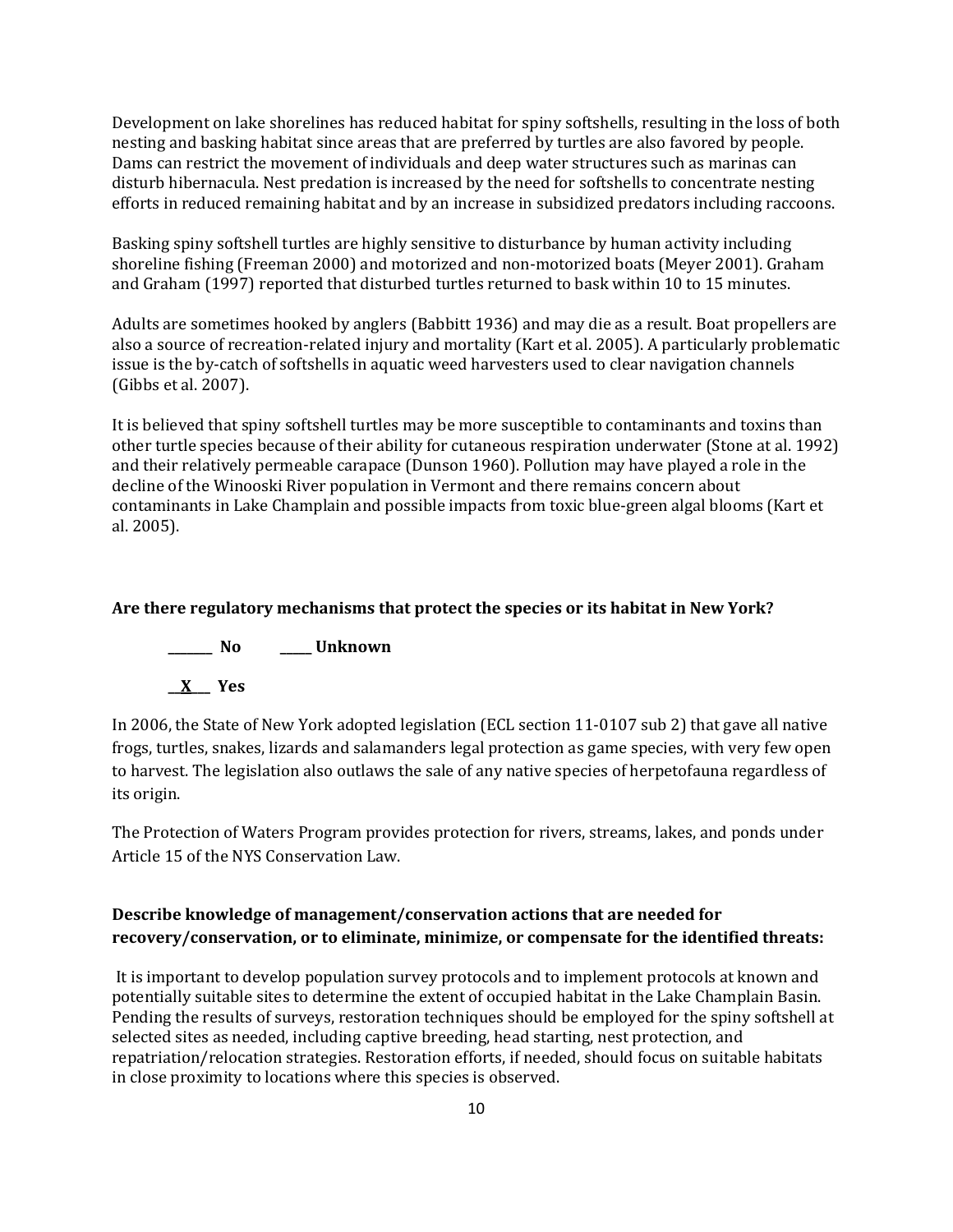Work conducted by Czech and Gibbs (2008) at Sodus Bay in central New York followed radiotagged individuals and may provide the basis for future trend analyses. Habitat use, migration patterns, and locations of nesting sites and hibernacula were examined.

The Comprehensive Wildlife Conservation Strategy (NYSDEC 2005) includes recommendations for the following actions for lake and river reptiles, which includes spiny softshell. Conservation actions following IUCN taxonomy are categorized in the table.

#### **Habitat management:**

- Manage the variety of adverse influences which might reduce lake/river habitat suitability for the subject reptile species, including invasive aquatic plant species, water pollutants, lake level manipulations, aquatic weed control measures, excessive disturbance by watercraft, and fishing practices which incidentally take lake/river reptiles in significant numbers.
- For lake/river turtles in this group, manage uplands adjacent to aquatic habitat in order to provide adequate and secure nesting habitat sites and to provide dispersal routes for migrating animals.

#### **Habitat research:**

Develop standardized habitat survey protocols for the subject species, and implement survey protocols at all known and potentially suitable sites, to document the character, quality and extent of occupied habitat.

## **Life history research:**

Document life history parameters specific to New York populations of the species, including age and sex ratios, longevity, age at sexual maturity, survivorship of young, predator-prey relationships, and wetland/upland habitat requirements.

#### **Modify regulation:**

\_\_\_\_ Adopt into New York's Environmental Conservation Law provisions which designate queen snake, eastern ribbonsnake, northern map turtle and spiny softshell as a protected small game species.

## **Other action:**

\_\_\_\_ Enhance law enforcement and public education to limit collection/translocation of wood turtles.

## **Population enhancement:**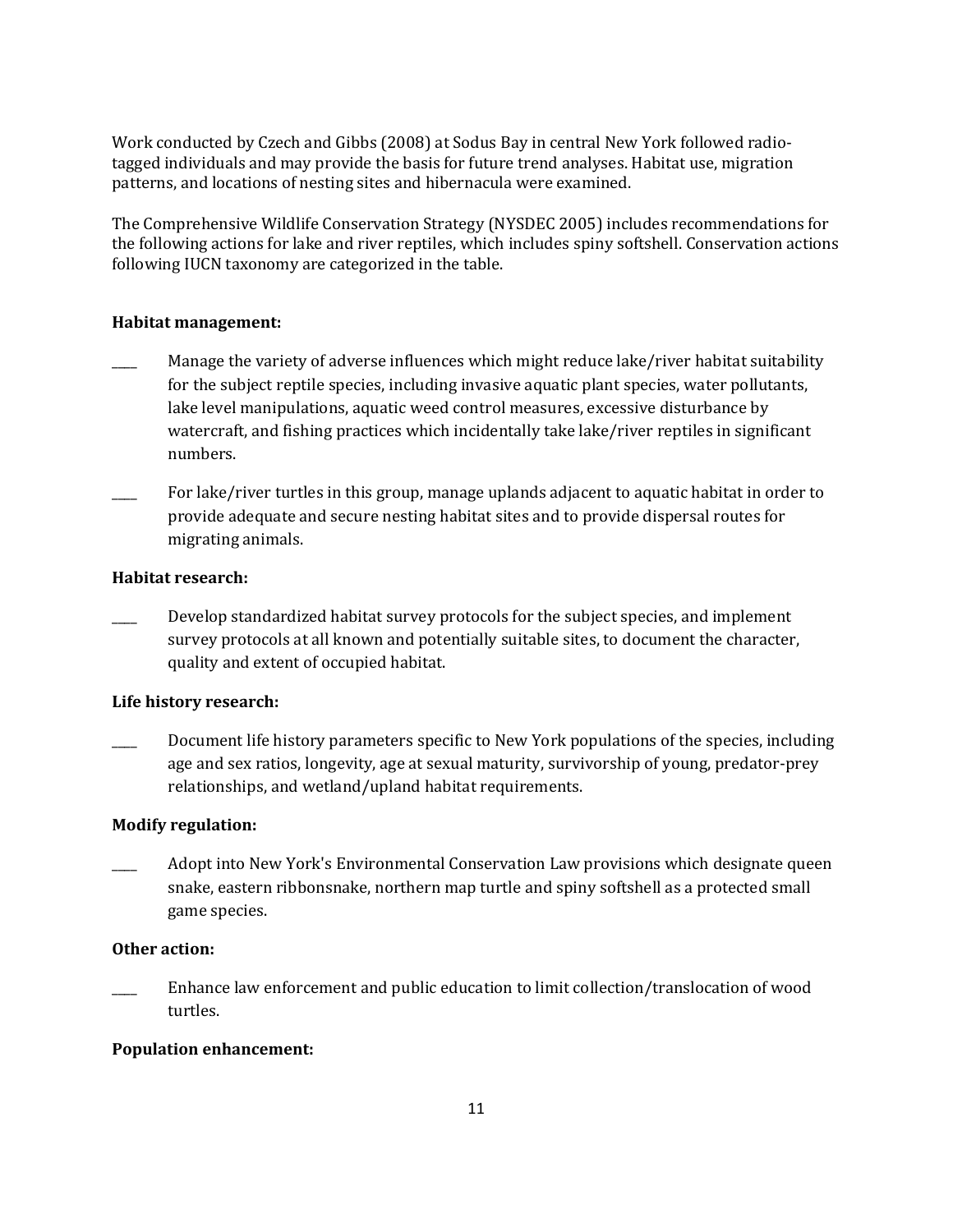Employ restoration techniques for the spiny softshell and the queen snake at selected sites as needed, including captive breeding, head starting, nest protection, and repatriation/relocation strategies.

#### **Population monitoring:**

Conduct periodic re-survey of known sites of species occurrence, in order to detect population trends.

### **Statewide baseline survey:**

Develop population survey protocols and implement protocols at known and potentially suitable sites to determine the extent of occupied habitat in New York

| <b>Conservation Actions</b>      |                                                |  |
|----------------------------------|------------------------------------------------|--|
| <b>Action Category</b>           | Action                                         |  |
| Land/Water Management            | Site/Area Management                           |  |
| Land/Water Management            | <b>Habitat and Natural Process Restoration</b> |  |
| Land/Water Management            | Invasive/Problematic Species Control           |  |
| Species Management               | <b>Species Recovery</b>                        |  |
| <b>Education &amp; Awareness</b> | Awareness & Communications                     |  |
| Law/Policy                       | Legislation                                    |  |
| Law/Policy                       | Compliance & Enforcement                       |  |

## **VII. References**

Czeck, H. A. and J. P. Gibbs. 2008. State Wildlife Grant T-2-2: The status, distribution, and life history of the eastern spiny softshell turtle, *Apalone s. spinifera*, in central New York State. NYSDEC, Albany, NY.

Daigle, C., P. Galois, and Y. Chagnon. 2002. Nesting activities of an eastern spiny softshell turtle, *Apalone spinifera*. Canadian Field-Naturalist 116:104-107.